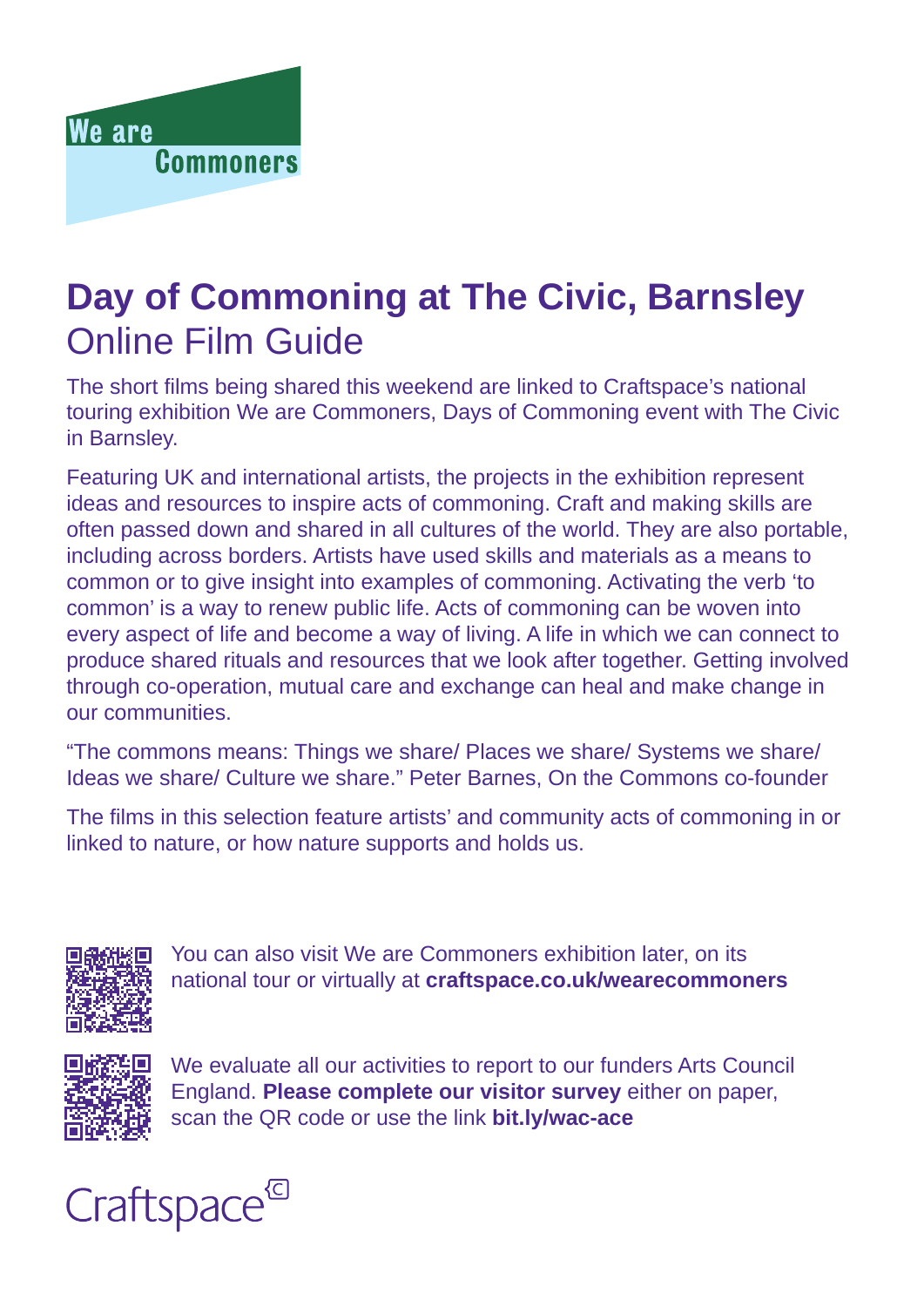# Running Order

### **Commoning Action #14: How to stand your ground generously Common Agency Projects**

#### 2 minutes

This video contains instructions to be re-enacted by visitors. Each time the works are remade, new knowledge is created amongst a growing community of performers. We ask ourselves how does this material feel? How does it behave? How do I connect with it and others? What can I do with it? How can it support me? How can I nurture it?

During COVID-19 restrictions, visual artist Shane Waltener and dance artist Laura Glaser met weekly in parks and commons. Public spaces developed a new function, more than safe spaces to socialise in, they became cultural centres where people went to be entertained, share ideas and experiences. Witnessing this, the artists chose to work in green urban spaces and with nature: the weather, seasons, the site and all that grows in it. Through observation and play, they developed and rehearsed making and performance scores, exploring the idea of nature as a commons. They created work through movement improvisation, recording and discussing it with each other and interested park goers.

#### **A Room Between the Rooms Lise Bjørne Linnert & Gelawesh Waledkhani**  13 minutes

Since March 2020 groups of undocumented migrants have met around "drawing tables" in workshops arranged by Lise and Gelawesh. Tables with digital screens were set up simultaneously in Oslo, Trondheim and Bergen.

Participants connected to share memories and stories. They drew memories of a room, exploring and expressing emotions through lines, self-portraits, embroidered words and symbols, with both personal and universal meaning. A well-known Norwegian writer led workshops, sharing how to use words poetically to tell their stories.

Participants connected to share memories and stories. They worked outside using natural materials each season had to offer. In spring brushes were made from twigs and leaves. In autumn they stitched on fallen leaves, mending them as an act of care and protest. Their treatment of leaves symbolised how they wished for undocumented migrants living in limbo to be seen and treated.

The film is footage taken during the workshops by the artists.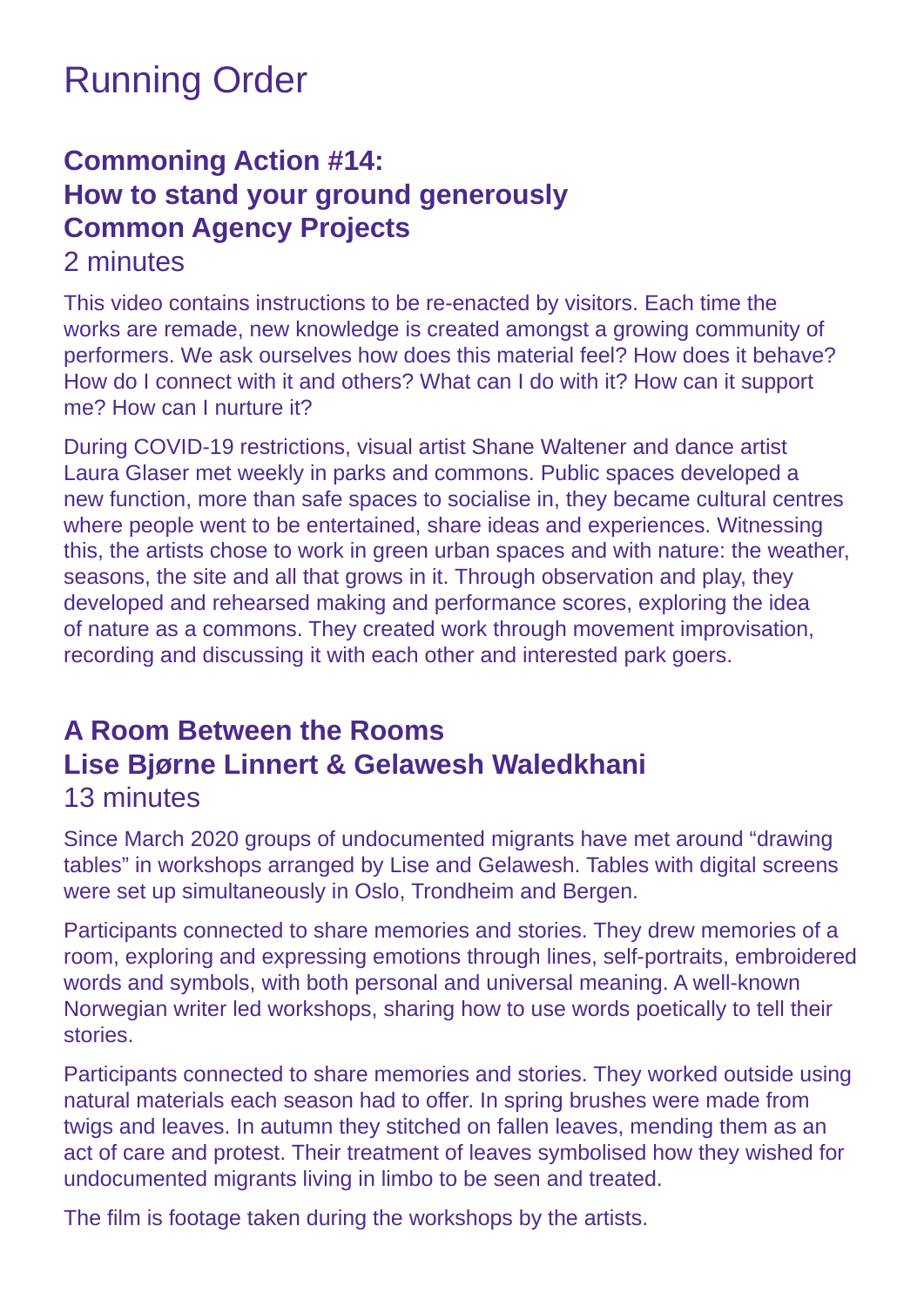## **Acts of Care Finbar Marcel**

#### 2 minutes

Digital artist Finbar Marcel created a film in response to the themes of Linda Brothwell's, 'Acts of Care: Bench Repair' project. Linda considers 'Acts of Care' as the anchor of her creative practice; "bringing me home, using my hands, to the very centre of myself." Since 2009 this ongoing project has had international editions, each created for a new place, using varied skills and techniques. All placed the intention of 'care' of public spaces at the core.

The first 'Bench Repair Project' edition was in Lisbon. Linda replaced broken wooden bench slats with new ones city-wide, inlaid with traditional Portuguese designs. She carefully created each tool to play a specific part in the act of care, to fit her hands and be portable for working on street benches.

For We are Commoners, Linda revisited the project at a park in Bristol. Each new panel has been inlayed by hand using handmade tools. Imagery of patches and stitches are used to decorate, highlighting the potential for beauty in everyday care and repair.

The film invites us into a new world of tools and action in public spaces.

## **Common Ground, Walsall Road Allotments Alice McLean and Justine Boussard**

#### 7 minutes

This film is an ITV Central News report, featuring the campaign to save Walsall Road Allotments. The campaign was the focus of Alice and Justine's commission for the We are Commoners exhibition.

Alice and Justine's Common Ground projects examine how making can open the process of recording and sharing local commoning history. During 2020, they ran online creative workshops with plotholders to design commemorative tokens. They believe this campaign and other 'acts of commoning' the plotholders undertake daily, looking after the land and their community, will have a positive impact on future generations. Faced with an uncertain future, the commons remind us there are other, mutually enriching, ways to own.

'An Oasis in the City', report broadcast 6 May 2021. Credit: ITV Central, produced by Lucy Kapasi.